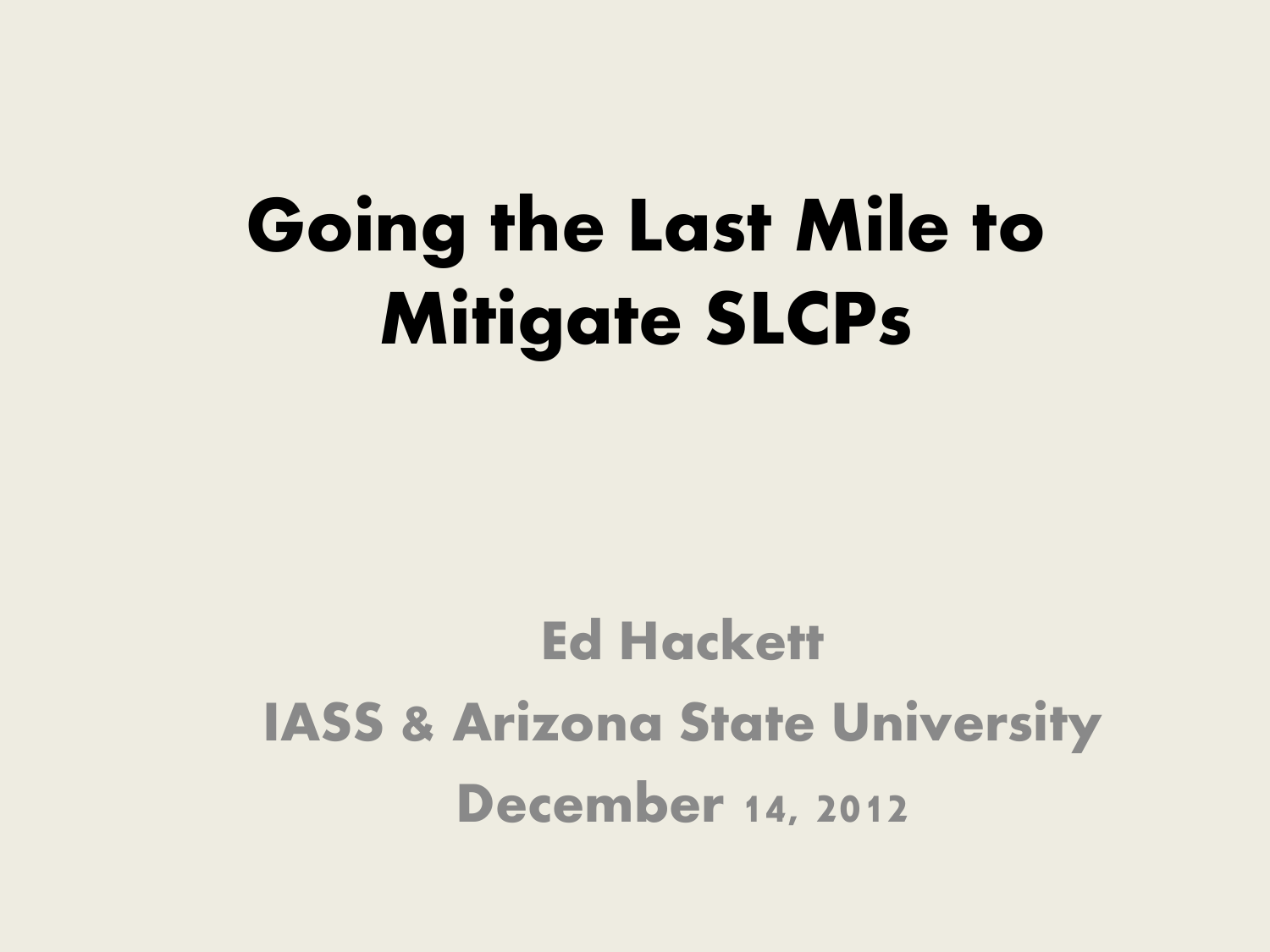#### **Between the idea And the reality**

**…**

#### **Between the conception And the creation**

**Falls the shadow**

#### **TS Eliot**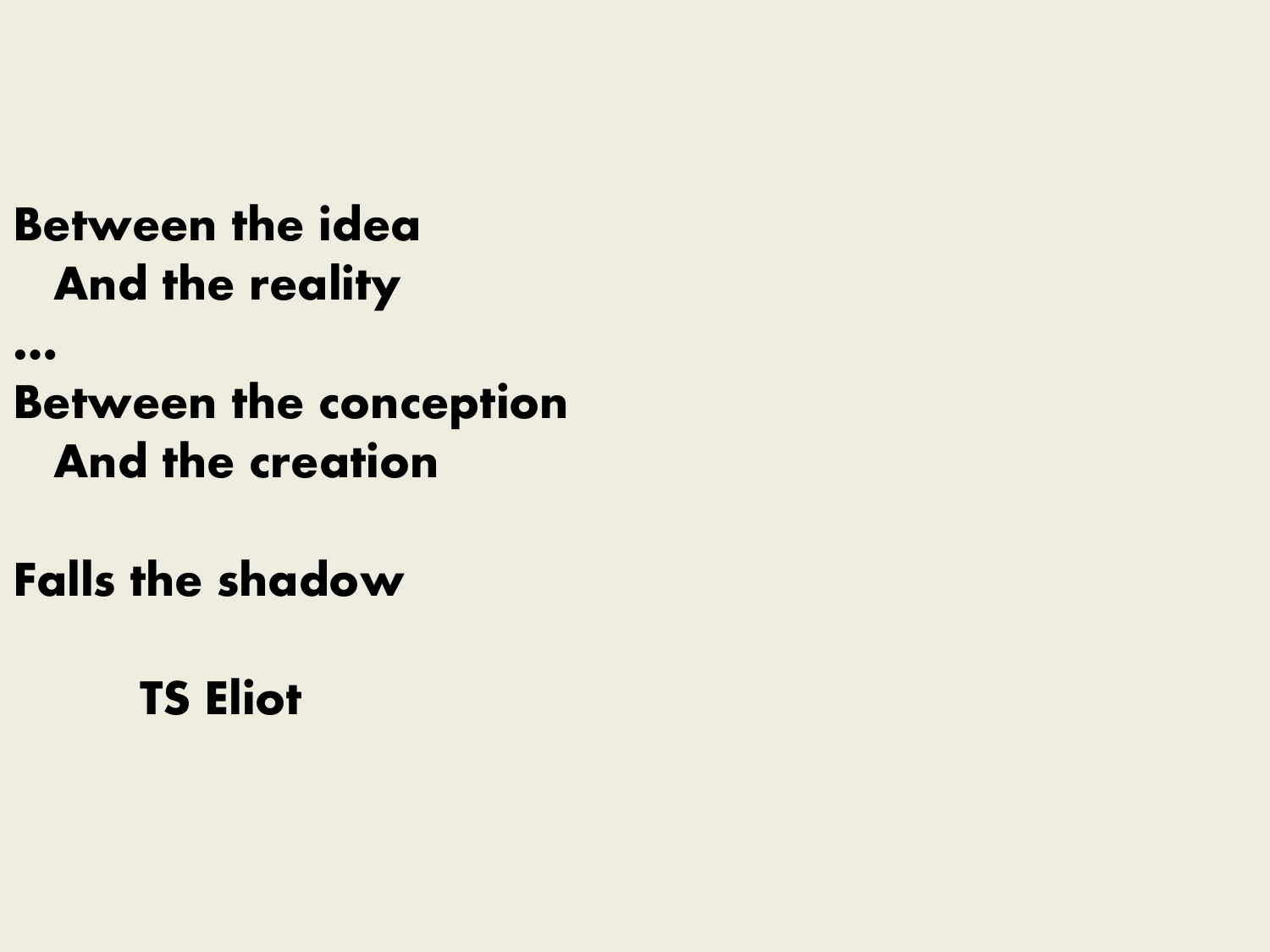Communities, policy makers

Social / ecological researchers



**xxxxxxxxxx** 

**Model 1: No interaction** between researchers and stakeholders

**Model 2: Research has the** answer to the problem and delivers it when it is ready

**Model 3: Initial consultation** between researchers and communities/ policy makers, but no follow up

**Model 4: Communities, policy** makers and researchers consult initially and results are brought back

<u> Model 5:</u> Continual engagement among communities, policy makers, NGOs, and researchers

Time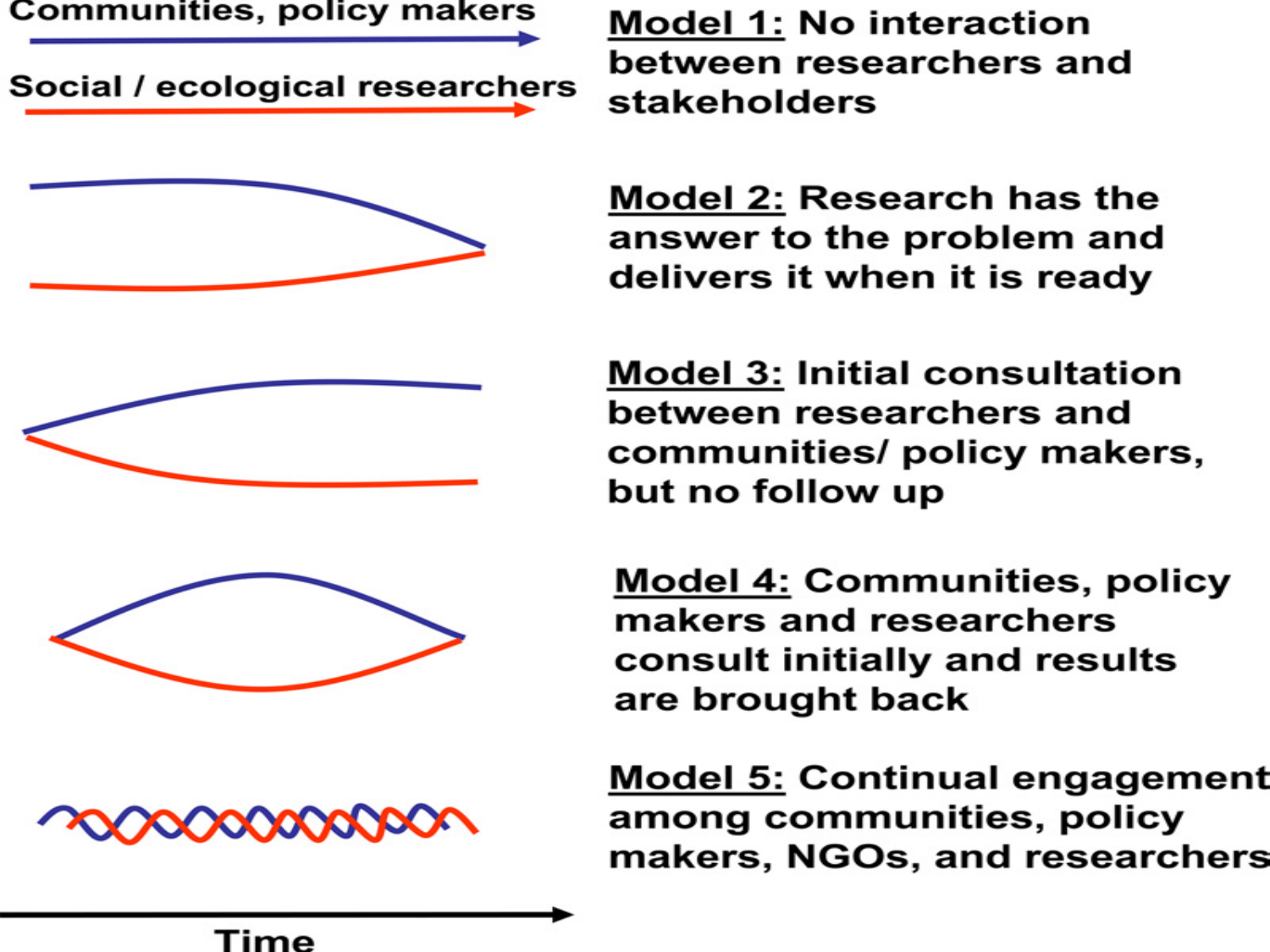# Knowledge(s)

- **…does not translate into action, but informs and guides action**
- **…relevant, credible, legitimate**
- **=> engages local, indigenous, tacit, sentient**
- **Participatory, collaborative, transdisciplinary**
- **=>***SYNTHETIC***, in a word**
- **Reflexive, examined, adaptively managed**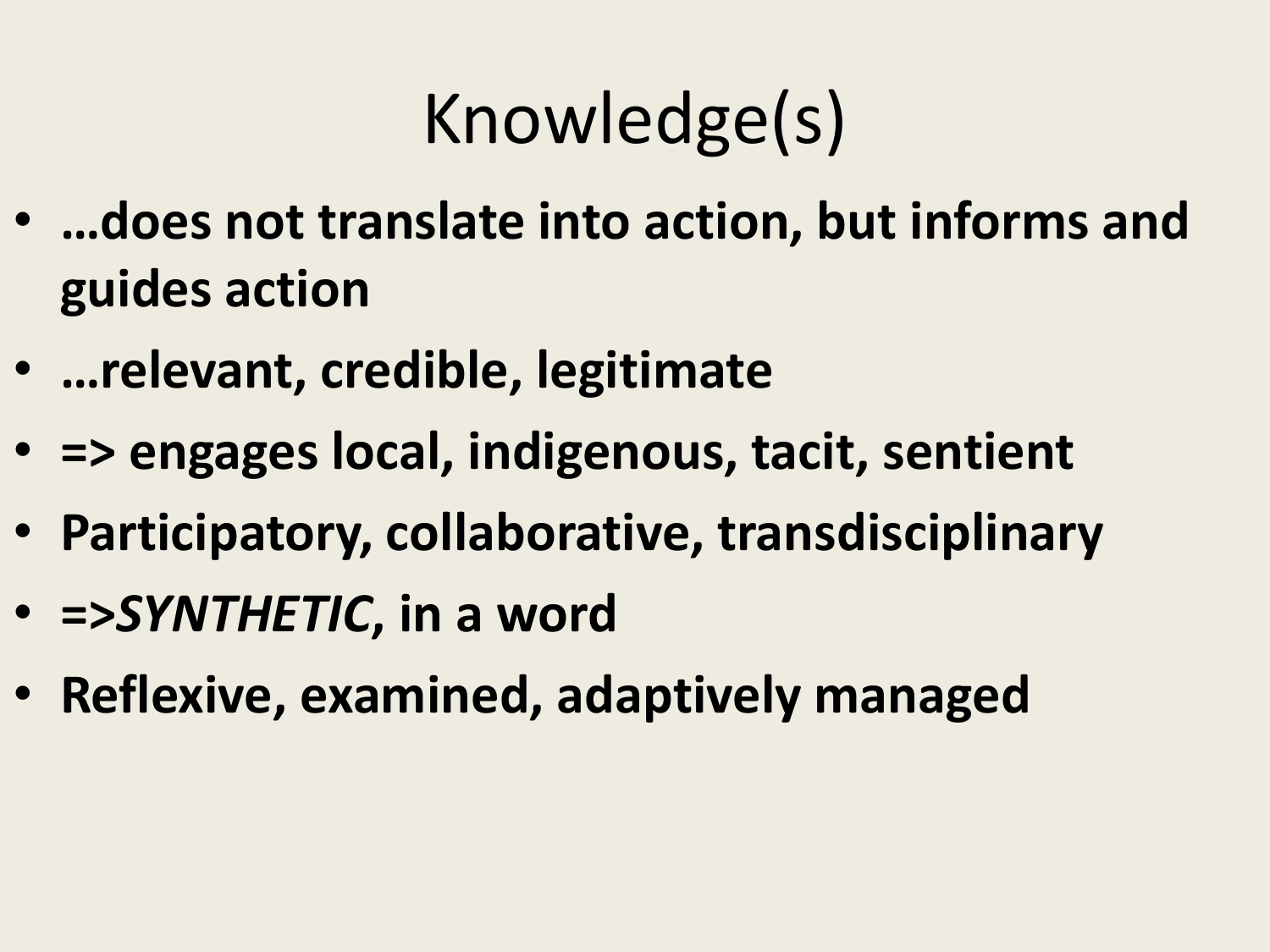## Power & Co.

- Power is pervasive: yours, theirs, others'
- Knowledge is not power, but can be used to obtain power=> open sharing
- Empower people to probe, doubt, question
- Capacity or "prerequisites":
	- Intellectual = knowledge
	- Social = equality
	- Cultural = norms, traditions, impediments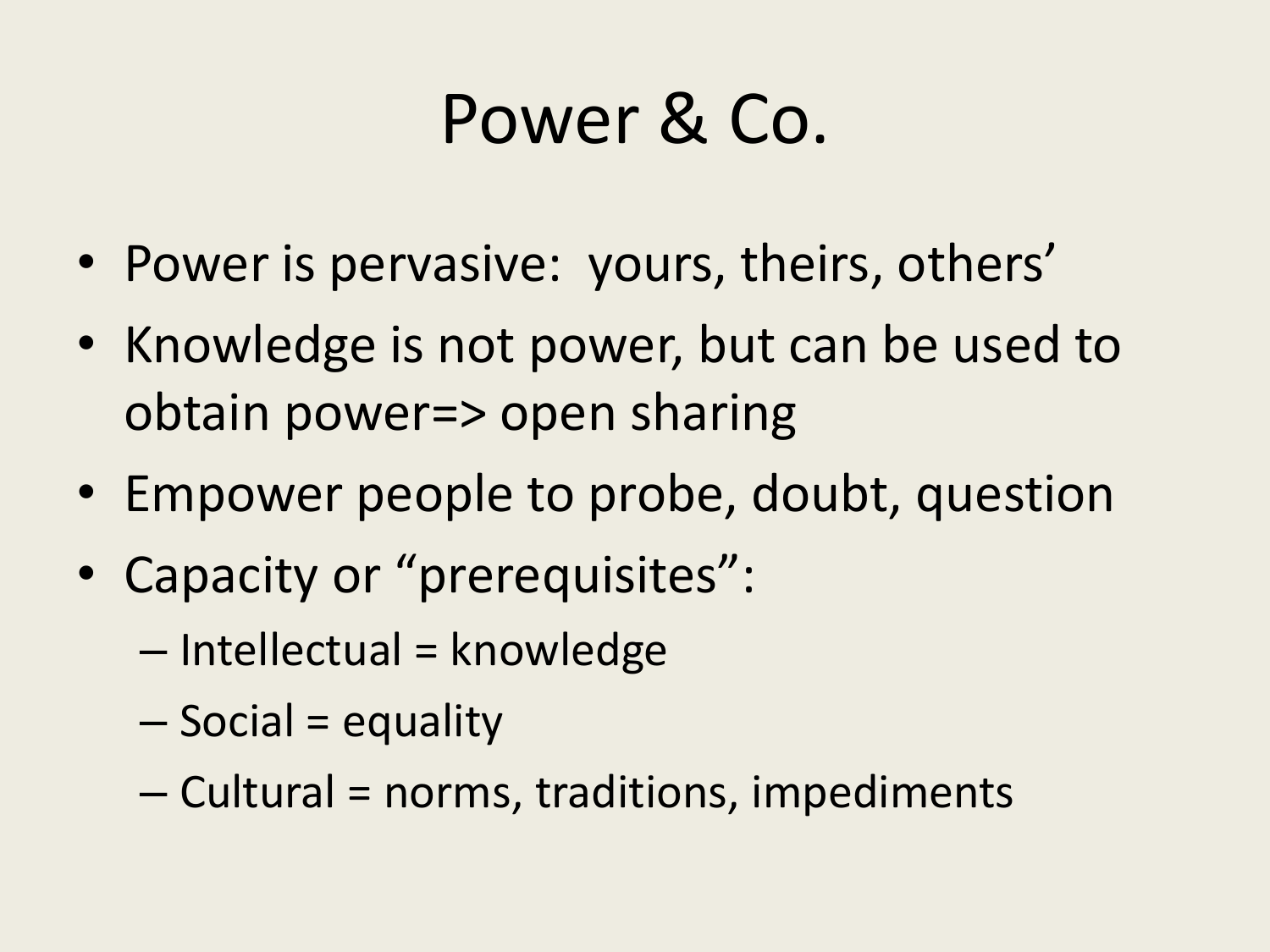## Trust

- Don't just do something, stand there!
- Listen, look
- Learn *and* teach
- Accessible and dependable (follow through)
- Employ boundary-spanners from the local community to draw groups together, and to insure none are overlooked
- Trust is reciprocal, fluid, asymmetric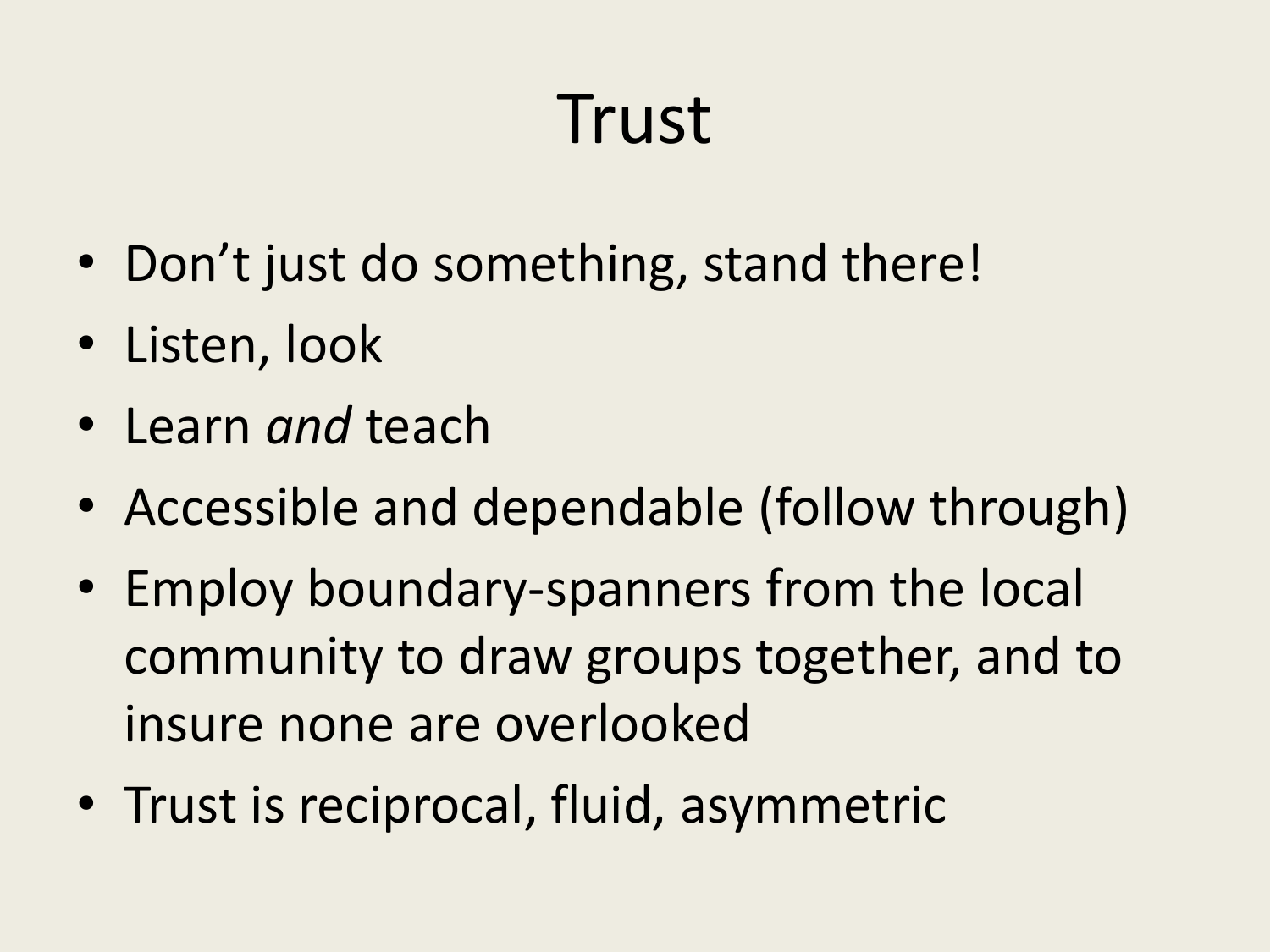# Energy

- Nothing happens without energy: build communality and a common cause
- No panaceas => place matters, and the local experts about the place must share their tacit, sentient, embodied knowledge
- Knowledge, communality, reciprocal teaching and learning impart ownership, allowing innovations to be shaped to work.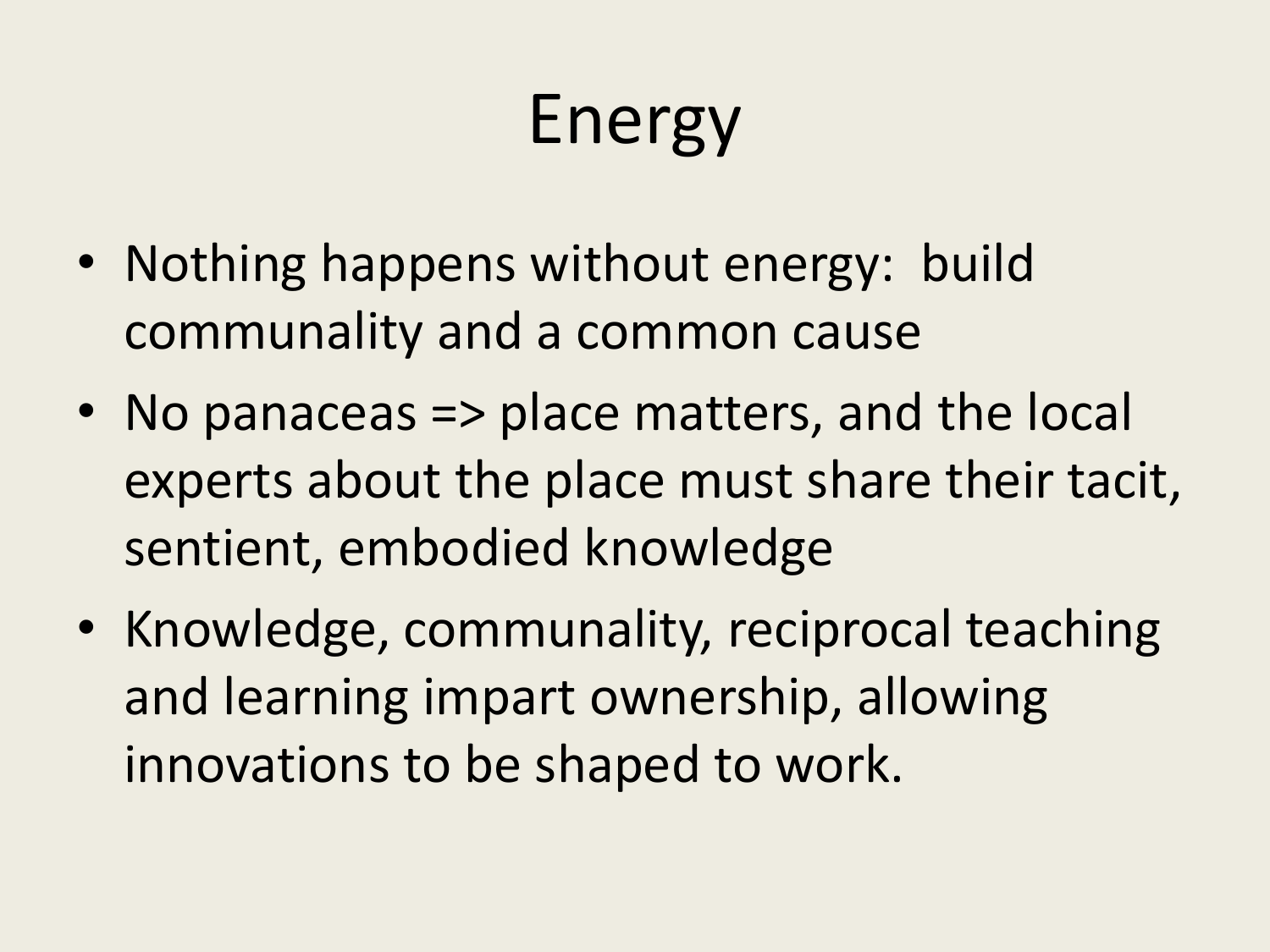### **Episteme, Techne and ...**



Phronesis



### **Situational right conduct** (from the Nicomachean Ethics)